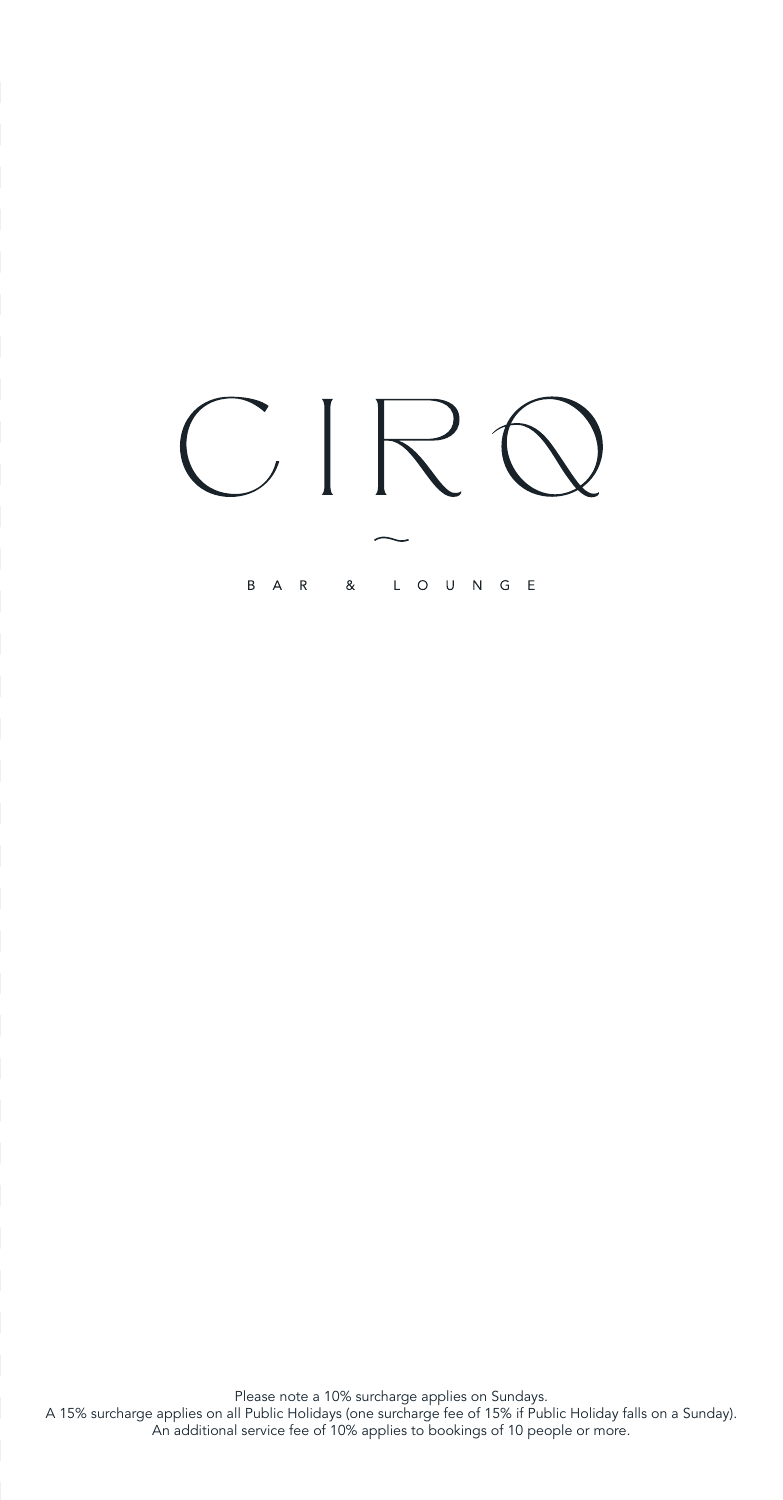#### Schooner

#### DRAUGHT

| 4 Pines Pale Ale             | 12.5 |
|------------------------------|------|
| Balter XPA                   | 13   |
| Little Creatures Pacific Ale | 11.4 |
| Asahi Super Dry              | 15   |
| Peroni                       | 14   |
| Heineken                     | 129  |

#### BEER - AUSTRALIAN

| Cascade Premium Light    |  |
|--------------------------|--|
| Crown Lager              |  |
| Little Creature Pale Ale |  |
| Pure Blonde              |  |

#### BEER - INTERNATIONAL

| Asahi    | 12   |
|----------|------|
| Corona   | 12   |
| Heineken | 12   |
| Peroni   | 12.5 |

#### CIDER

| Little Creature Pipsquick Apple Cider |  |
|---------------------------------------|--|
|                                       |  |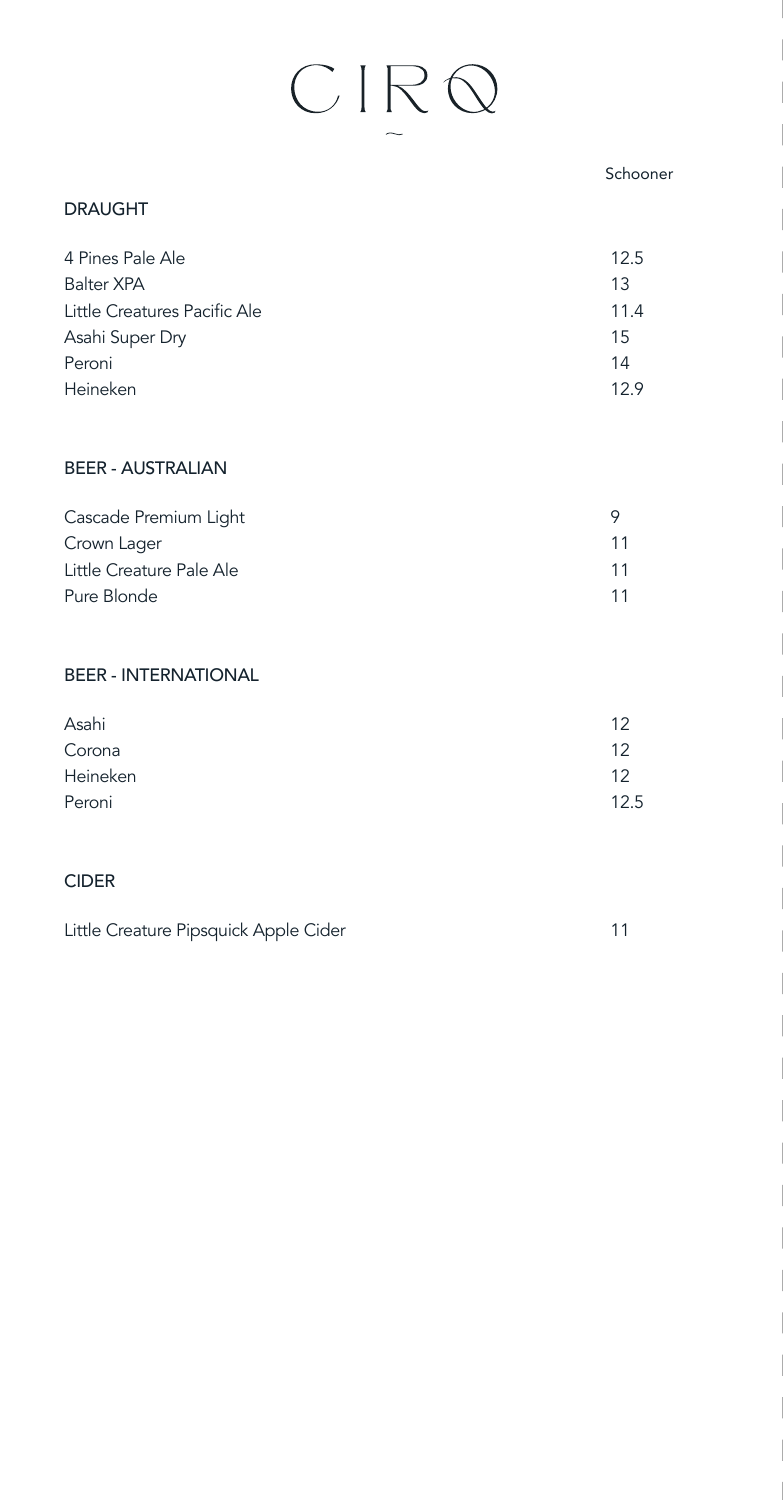|                                                                               | Glass | <b>Bottle</b> |
|-------------------------------------------------------------------------------|-------|---------------|
| SPARKLING, PROSECCO & CHAMPAGNE                                               |       |               |
| NV Ruinart Blanc de Blancs<br>Reims, France                                   | 58    | 320           |
| NV Veuve Clicquot Rosé<br>Reims, France                                       | 39    | 240           |
| 2013 Moet Chandon 'Grand Vintage' Imperial Brut<br>Epernay, France            | 37    | 210           |
| <b>WHITE</b>                                                                  |       |               |
| 2018 Josmeyer 'Le Kottabe' Riesling<br>Alsace, France                         | 27    | 130           |
| 2017 Domaine Schlumberger 'Les Princes Abbés ' Pinot Gris<br>Alsace, France   | 24    | 110           |
| 2019 Loimer 'Loiserberg' Grüner Veltliner<br>Kamptal, Austria                 |       | 135           |
| 2020 Tiefenbrunner 'Merus' Pinot Grigio<br>Alto Adige, Italy                  |       | 85            |
| 2018 Cantine Prà 'Montegrande' Soave - Garganega blend<br>Veneto, Italy       |       | 115           |
| 2019 Graci Etna Bianco<br>Etna, Italy                                         | 32    | 155           |
| 2019 Vacheron Sancerre - Sauvignon Blanc<br>Loire Valley, France              | 32    | 145           |
| 2019 Christian Salmon Sancerre - Sauvignon Blanc<br>Loire Valley, France      |       | 115           |
| 2020 Marc Bredif 'Classic' Vouvray - Chenin Blanc<br>Loire Valley, France     | 19    | 80            |
| 2019 Patrick Piuze 'Terroir de la Chapelle' Chardonnay<br>Chablis, France     | 28    | 135           |
| 2018 Bouchard Père et Fils 'Beaune du Château' Chardonnay<br>Burgundy, France | 49    | 220           |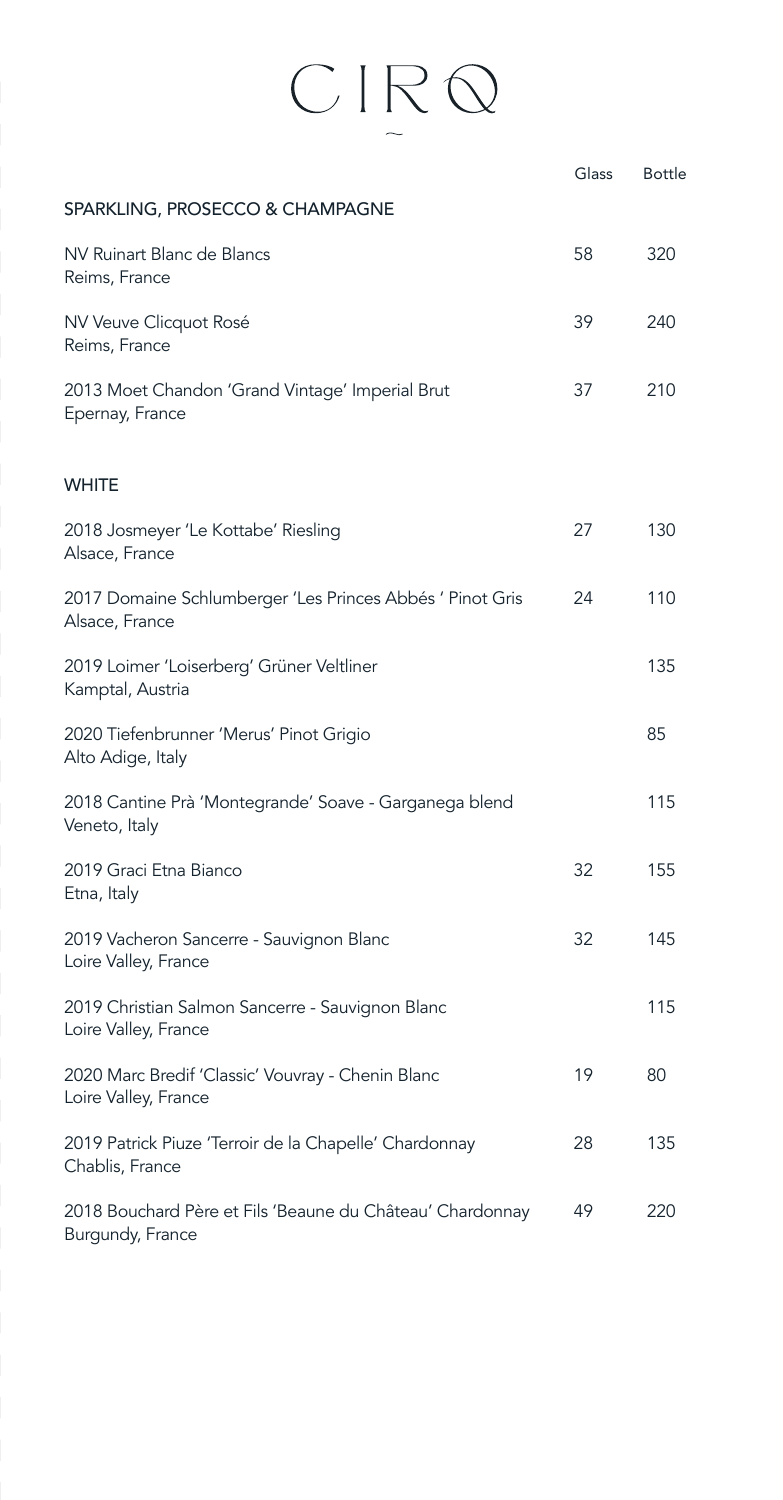|                                                                                          | Glass | <b>Bottle</b> |
|------------------------------------------------------------------------------------------|-------|---------------|
| <b>ROSÉ</b>                                                                              |       |               |
| 2020 Whispering Angel<br>Provence, France                                                |       | 115           |
| 2019 Domaine Ott 'Clos Mireille' Coeur de Grain AC 1.5Lt<br>Provence, France             |       | 325           |
| 2019 Domaine Ott 'Clos Mireille' Coeur de Grain 750ml<br>Provence, France                |       | 140           |
| 2020 AIX - Miason Saint AIX 750ml<br>Provence, France                                    | 19    | 98            |
| 2019 Mirabeau 'Classic'<br>Provence, France                                              |       | 75            |
| <b>RED</b>                                                                               |       |               |
| 2020 Joseph Drouhin Bourgogne 'Laforêt' Pinot Noir<br>Burgundy, France                   | 22    | 105           |
| 2018 Château des Jacques Moulin-à-Vent - Gamay<br>Beaujolais, France                     | 27    | 120           |
| 2016 Domaine de Beaurenard Chateauneuf-du-Pape<br>Grenache blend<br>Rhône Valley, France | 45    | 215           |
| 2017 Coudoulel de Beaucastel Côtes du Rhône - Grenache blend<br>Rhône Valley, France     |       | 170           |
| 2017 Poliziano Vino Nobile di Montepulciano - Sangiovese<br>Tuscany, Italy               | 34    | 165           |
| 2017 Graci Etna Rosso - Nerello Mascalese<br>Etna, Italy                                 | 23    | 110           |
| 2018 Vietti Langhe 'Perbacco' - Nebbiolo<br>Piedmont, Italy                              | 29    | 125           |
| 2018 Delas Crozes - Hermitage 'Les Launes' - Shiraz<br>Rhône Valley, France              | 27    | 130           |
| 2015 Château Loirac - Cabernet Merlot<br>Bordeaux, France                                | 22    | 105           |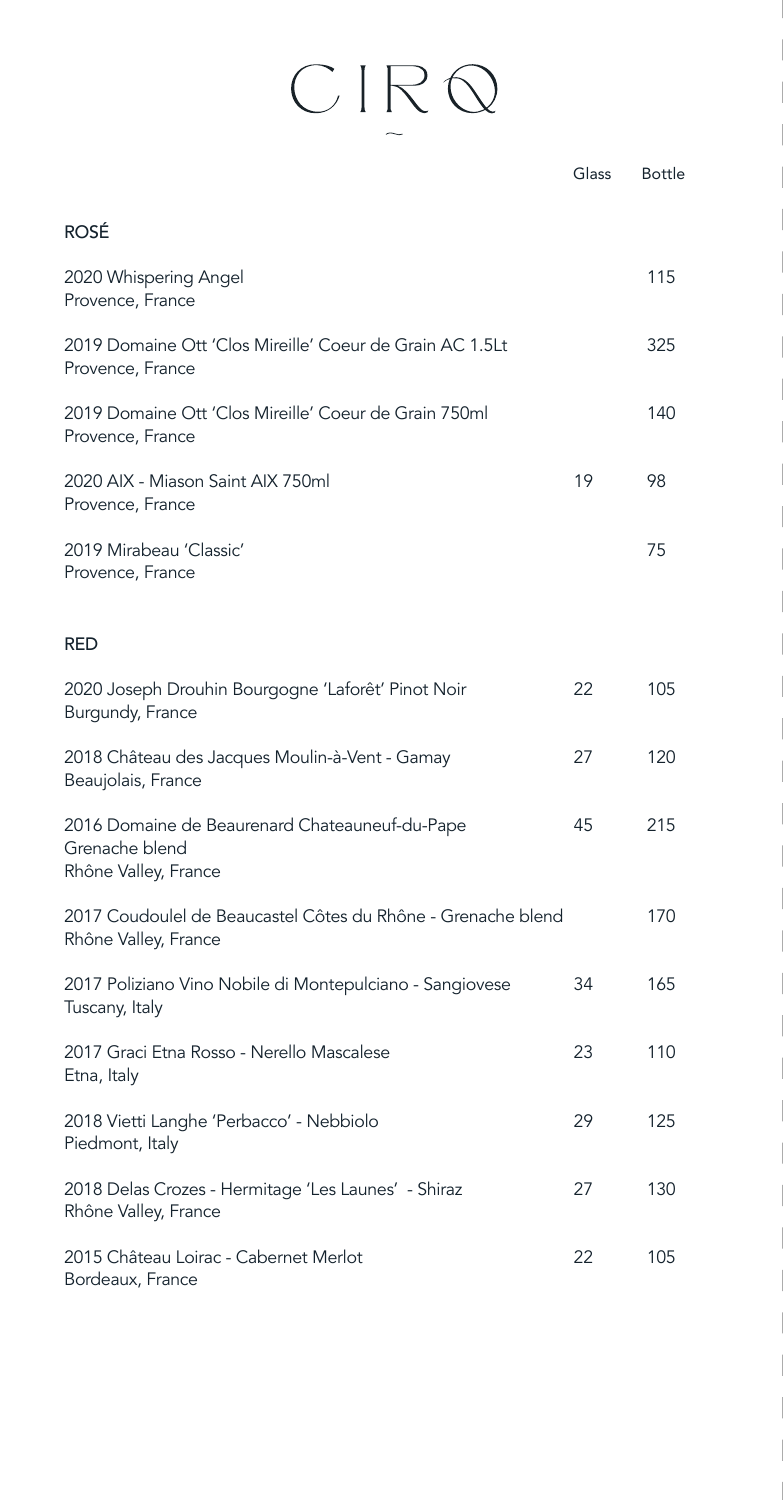|                                                                                  | <b>Bottle</b> |
|----------------------------------------------------------------------------------|---------------|
| <b>SPARKLING</b>                                                                 |               |
| NV Arras 'Brut Elite'<br>Piper's River, Tasmania                                 | 120           |
| SPARKLING - BLANC DE BLANCS                                                      |               |
| NV The Lane 'Lois' Blanc de Blancs<br>Adelaide Hills, South Australia            | 75            |
| 2016 Domaine Chandon 'Whitlands Pateau' Blanc de Blancs<br>King Valley, Victoria | 115           |
| 2013 Arras 'Blanc de Blancs'<br>Piper's River, Tasmania                          | 240           |
| <b>PROSECCO</b>                                                                  |               |
| NV Aurelia Prosecco<br>Western Australia                                         | 75            |
| NV La Gioiosa Prosecco Superiore<br>Veneto, Italy                                | 85            |
| NV Cavaliere d'Oro Prosecco<br>Veneto, Italy                                     | 80            |
| <b>CHAMPAGNE - NON VINTAGE</b>                                                   |               |
| NV Piper Heidsieck 'Cuvée Brut'<br>Reims, France                                 | 145           |
| NV Piper Heidsieck 'Essentiel' Cuvée Réservée Extra Brut<br>Reims, France        | 165           |
| NV Charles Heidsieck 'Brut Reserve'<br>Reims, France                             | 195           |
| <b>NV Ruinart Brut</b><br>Reims, France                                          | 245           |
| NV Ruinart Blanc de Blancs<br>Reims, France                                      | 320           |
| NV Veuve Clicquot 'Yellow Label'<br>Reims, France                                | 185           |
| NV Moët & Chandon 'Brut Impérial'<br>Epernay, France                             | 180           |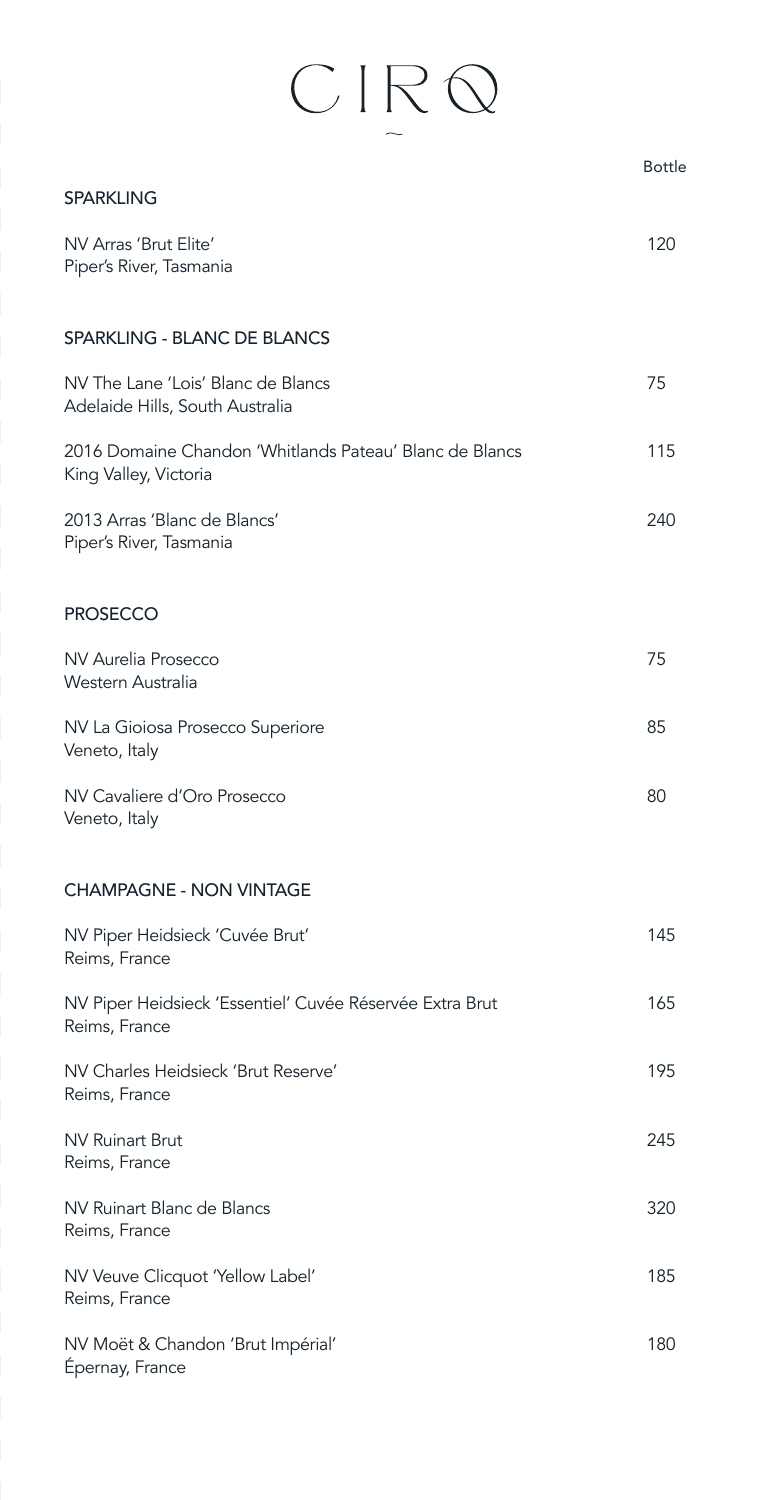|                                                                   | <b>Bottle</b> |
|-------------------------------------------------------------------|---------------|
| <b>CHAMPAGNE - VINTAGE</b>                                        |               |
| 2013 Moët & Chandon 'Grand Vintage' Extra Brut<br>Epernay, France | 210           |
| 2012 Veuve Clicquot Ponsardin Vintage Brut<br>Reims, France       | 225           |
| <b>CHAMPAGNE - ROSÉ</b>                                           |               |
| NV Piper Heidsieck Brut 'Sauvage'<br>Reims, France                | 195           |
| NV Veuve Clicquot<br>Reims, France                                | 240           |
| 2007 Dom Ruinart<br>Reims, France                                 | 880           |
| 2006 Dom Pérignon<br>Reims, France                                | 970           |
| <b>CHAMPAGNE - CUVÉE PRESTIGE</b>                                 |               |
| NV Krug 'Grand Cuvée'<br>Reims, France                            | 595           |
| 2008 Veuve Clicquot 'La Grande Dame'<br>Reims, France             | 495           |
| 2010 Dom Pérignon<br>Épernay, France                              | 550           |
| 2008 Dom Pérignon 'Lenny Kravitz Edition'<br>Épernay, France      | 550           |
| 2010 Dom Perignon 'Lady Gaga Edition'<br>Épernay, France          | 620           |
| 2012 Louis Roederer 'Cristal'<br>Reims, France                    | 950           |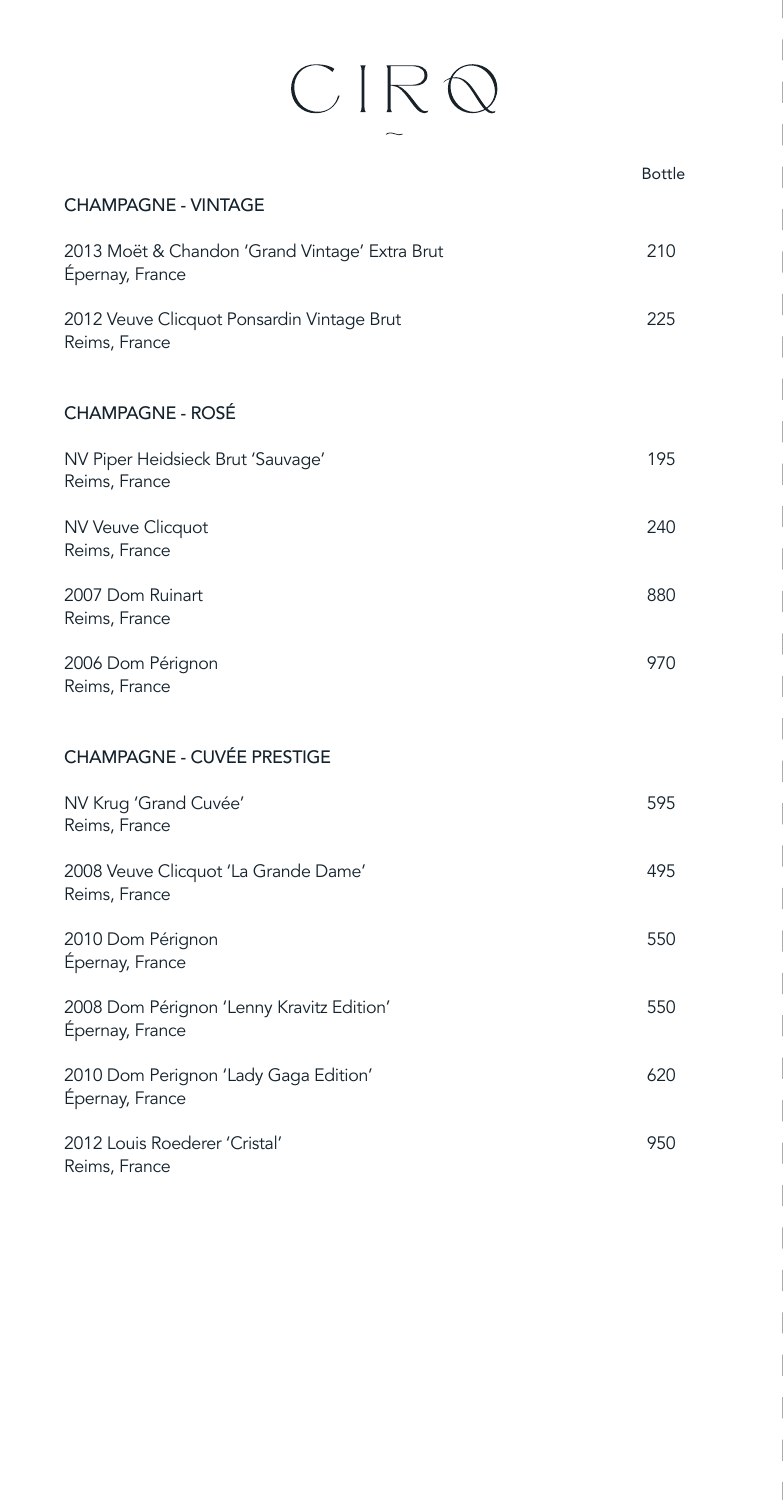### $CIR$

### Bottle CHAMPAGNE - LARGE FORMAT NV Moet & Chandon 'Bright Night' Luminous 1500ml 390 Epernay, France NV Ruinart Blanc de Blancs - 1500ml 760 Reims, France NV Krug 'Grand Cuvée' - 3000ml 8500 Reims, France 2008 Dom Pérignon - 1500ml 1700 Épernay, France 2004 Dom Pérignon 'Luminous' - 3000ml 8800 Épernay, France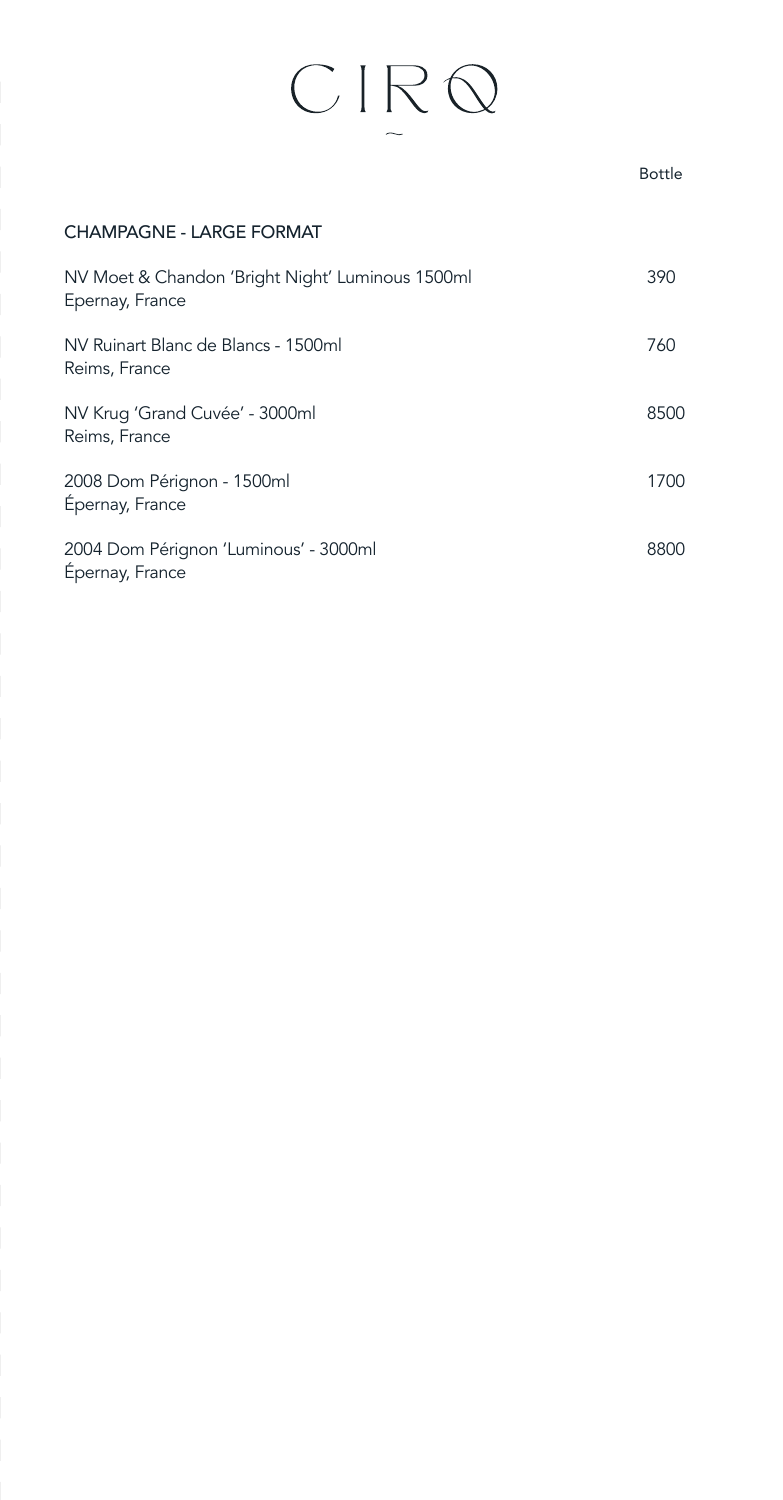## $\frac{1}{2}$

#### APERITIF

| Aperol  | 12 |
|---------|----|
| Campari | 12 |
| Pernod  | 13 |
| Pimm's  | 12 |

#### GIN

| Antipodes                       | 18   |
|---------------------------------|------|
| Archie Rose Signature Dry       | 17   |
| Archie Rose Distillers Strength | 19   |
| Archie Rose Crown Sydney        | 19   |
| Aviation                        | 20   |
| Beefeater                       | 13   |
| Beefeater 24                    | 16   |
| Bombay Bramble                  | 16   |
| <b>Bombay Sapphire</b>          | 14   |
| Dodd's                          | 22   |
| Fords                           | 18   |
| Four Pillars Bloody Shiraz      | 18   |
| Four Pillars Olive Leaf         | 18   |
| Four Pillars Rare Dry           | 16   |
| Gordons Pink                    | 14   |
| Hendricks                       | 18   |
| Hendricks Orbium                | 20   |
| Hendricks Midsummer Solstice    | 19   |
| Herno                           | 28   |
| Jinzu                           | 18   |
| Ki No Bi Dry                    | 20   |
| Method & Madness                | 19   |
| Never Never Southern Strength   | 22   |
| Oxley                           | 30   |
| Plymouth                        | 16   |
| Plymouth Sloe                   | 18   |
| Poor Toms Fool Strength         | 18   |
| Scapegrace                      | 20   |
| Sipsmith                        | 18   |
| Suntory Roku                    | 16.5 |
| Tanqueray No10 Batch            | 16   |
| <b>Tanqueray Rangpur</b>        | 16   |
|                                 |      |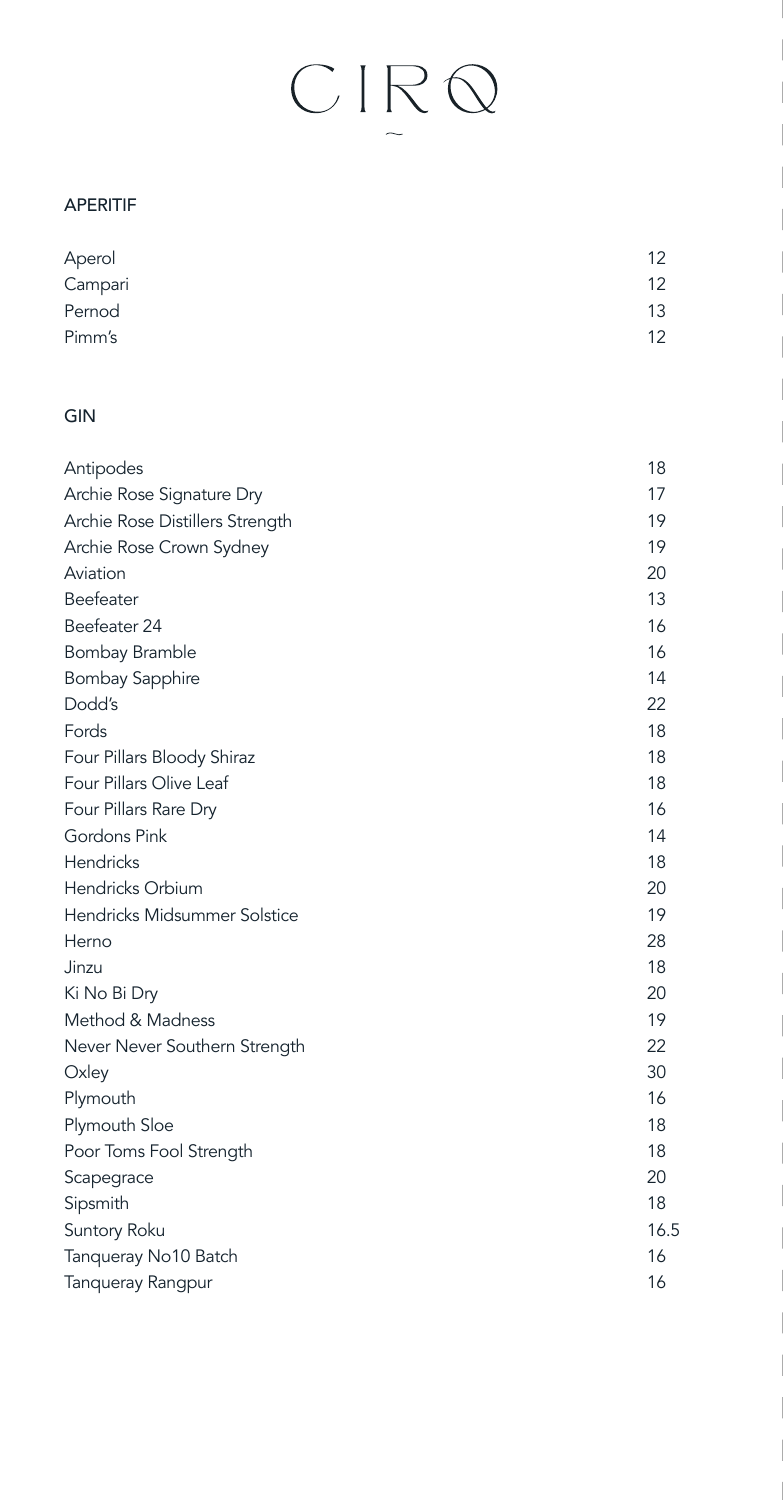| Glass             |
|-------------------|
|                   |
| $12 \overline{ }$ |
| 12                |
|                   |
| 15                |
| 15                |
| 22                |
| 18                |
| 19                |
| 17                |
| 20                |
| 16                |
| 15                |
|                   |

#### AUSTRALIAN

| Gospel 2 YO Straight Rye |  |
|--------------------------|--|
|--------------------------|--|

#### SCOTCH - BLENDED

| Chivas Regal 12 YO          | 15 |
|-----------------------------|----|
| Chivas Regal 18 YO          | 22 |
| Johnnie Walker Blue         | 45 |
| Johnnie Walker Double Black | 15 |
| Johnnie Walker Gold Reserve | 16 |
| Johnnie Walker Green Label  | 18 |
| Monkey Shoulder             | 15 |
|                             |    |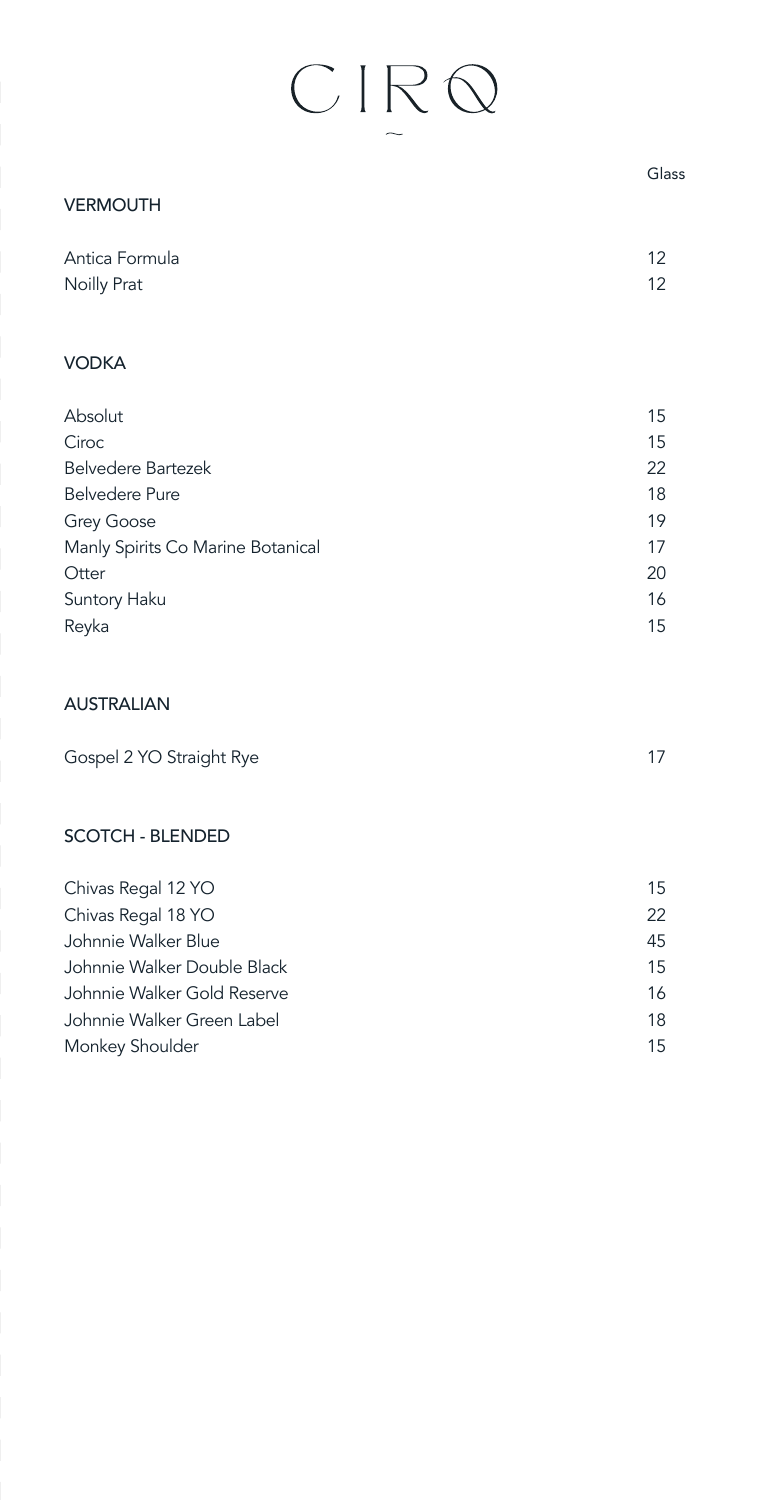#### SINGLE MALT

| <b>Glenlivet Founders Reserve</b> | 15 |
|-----------------------------------|----|
| Glenlivet 12 YO                   | 17 |
| Glenlivet 15 YO                   | 18 |
| Glenlivet 18 YO                   | 26 |
| Glenfiddich 12 YO                 | 17 |
| The Balvenie 12 YO                | 20 |
| Glen Grant 10 YO                  | 16 |
| Glen Grant 18 YO                  | 19 |
| Caol Ila 12 YO                    | 20 |
| Dalwhinnie 15 YO                  | 18 |
| Lagavulin 16 YO                   | 25 |
| Talisker 10 YO                    | 17 |

#### BOURBON

| <b>Bulleit Rye</b>      | 16 |
|-------------------------|----|
| Jim Beam Black Label    | 15 |
| Jim Beam Small Batch    | 18 |
| Makers Mark             | 14 |
| Wild Turkey             | 14 |
| <b>Woodford Reserve</b> | 16 |

#### **CANADIAN**

| Canadian Club       |    |
|---------------------|----|
| Canadian Club 12 YO | 15 |

#### TENNESSEE

| Gentleman Jack             | 15 |
|----------------------------|----|
| George Dickel No. 12       | 15 |
| Jack Daniel's              | 14 |
| Michter's US 1 Small Batch | 19 |

#### JAPANESE

| Suntory Toki | 17 |
|--------------|----|
|              |    |

#### Glass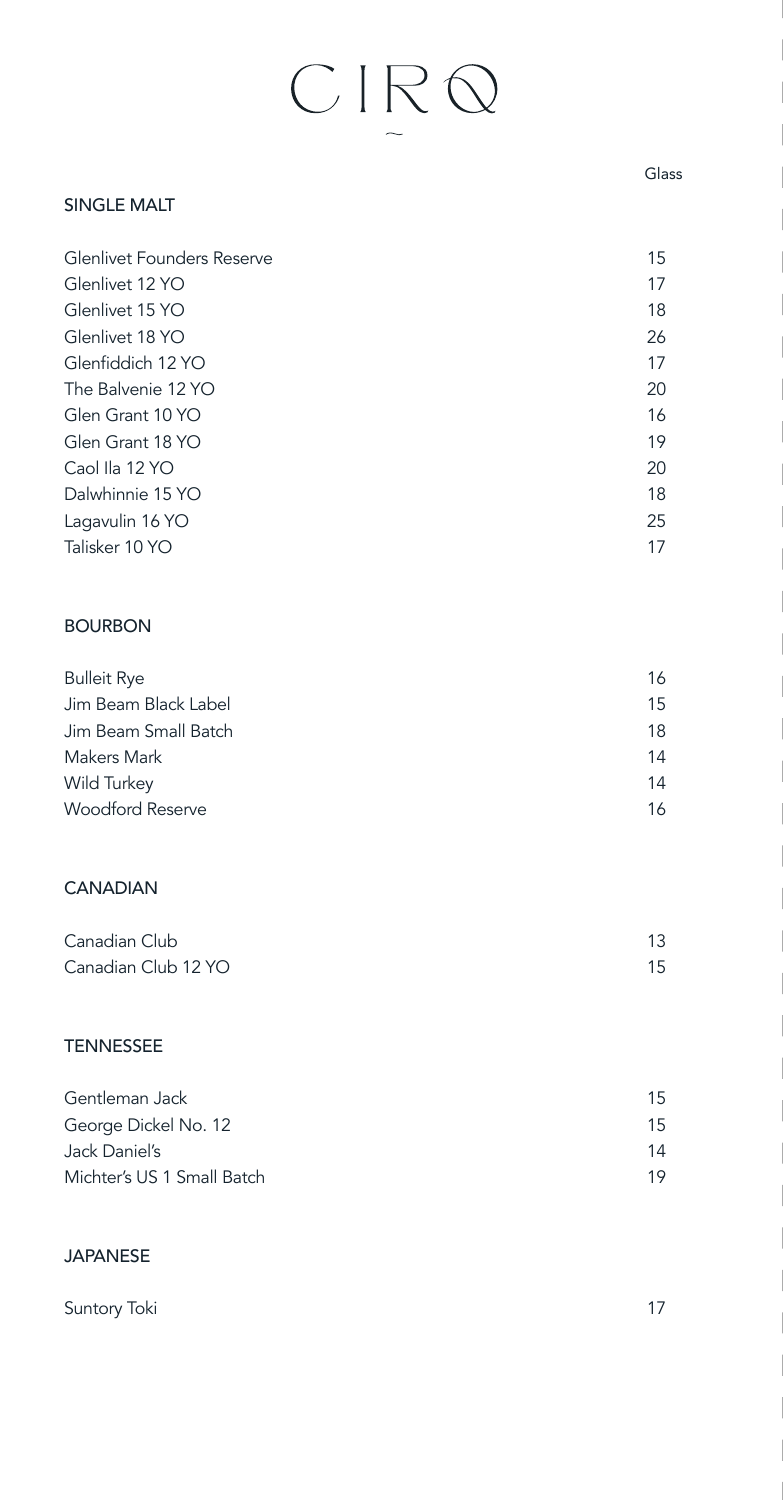|                        | Glass |
|------------------------|-------|
| <b>IRISH</b>           |       |
| Jameson                | 14    |
| Slane                  | 14    |
| <b>RUM</b>             |       |
| Bacardi                | 13.5  |
| Bacardi Spiced         | 13    |
| Baron Samedi Spiced    | 14    |
| Captain Morgan Spiced  | 14    |
| Havana Club Anos 3 YO  | 13.5  |
| Havana Club Anejo 7 YO | 15    |
| Pampero Especial       | 13.5  |
| Sailor Jerry           | 14    |
| Zacapa 23 YO           | 18    |
| <b>TEQUILA</b>         |       |
| Del Maguey Vida Mezcal | 16    |
| Don Julio 1942         | 38    |
| Don Julio Anejo        | 19    |
| Don Julio Blanco       | 15    |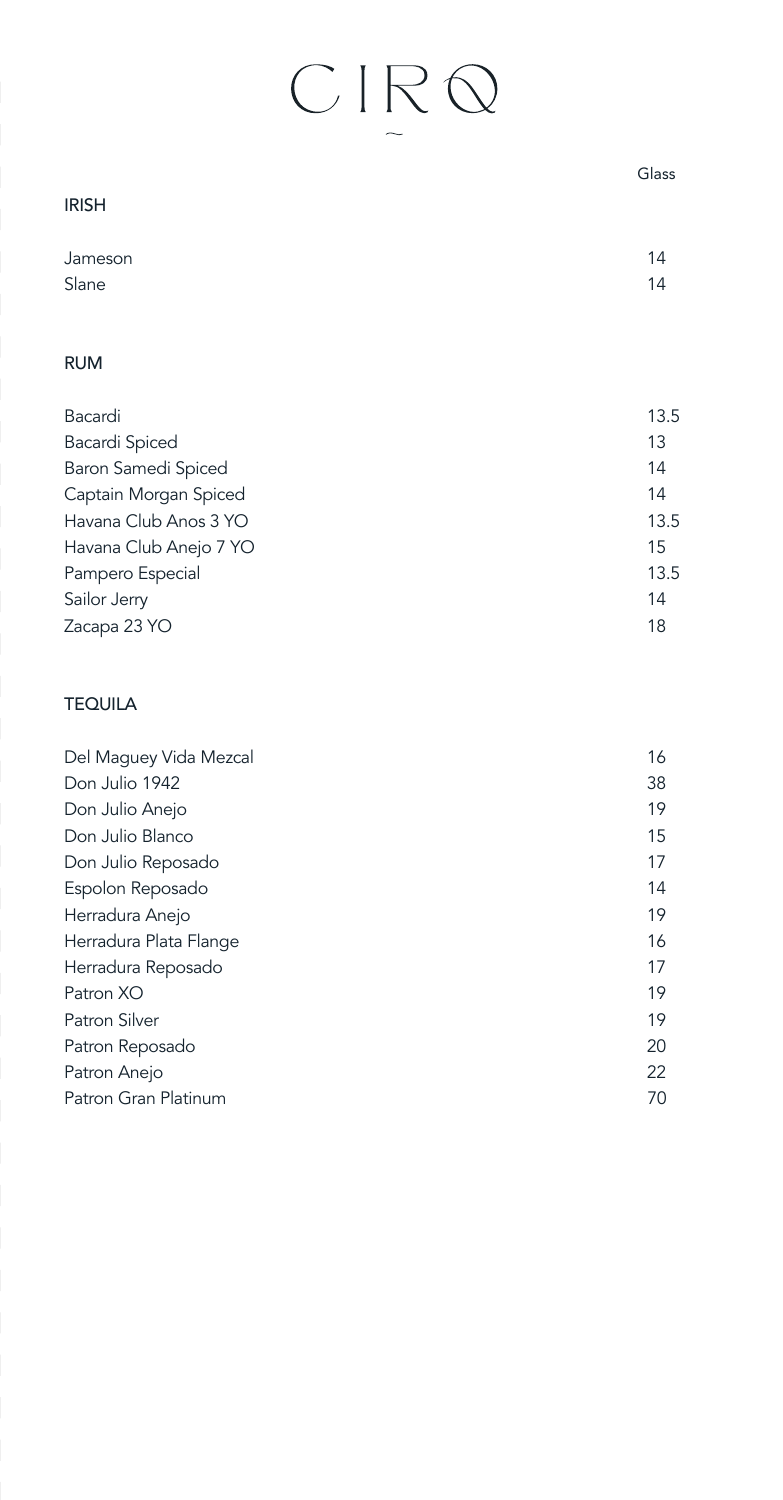| <b>COGNAC</b>                                                                                                |                             |
|--------------------------------------------------------------------------------------------------------------|-----------------------------|
| Martell VS Single Distillery<br>Martell Blue Swift<br>Hennessy VSOP<br>Hennessy XO<br>Rémy Martin Louis XIII | 16<br>22<br>19<br>45<br>495 |
| <b>PISCO</b>                                                                                                 |                             |
| Barsol                                                                                                       | 15                          |
| <b>LIQUEURS</b>                                                                                              |                             |
| <b>Baileys</b>                                                                                               | 13.5                        |
| Chambord                                                                                                     | 14                          |
| Cointreau                                                                                                    | 15                          |
| Cointreau Noir                                                                                               | 18                          |
| Drambuie                                                                                                     | 15                          |
| Frangelico                                                                                                   | 13.5                        |
| Disaronno Amaretto                                                                                           | 13                          |
| Galliano Sambucca Black                                                                                      | 14                          |
| Galliano Sambucca White                                                                                      | 14                          |
| <b>Grand Marnier</b>                                                                                         | 14                          |
| Jagermeister                                                                                                 | 14                          |
| Kahlua                                                                                                       | 13.5                        |
| Malibu                                                                                                       | 13.5                        |
| Midori                                                                                                       | 13                          |
| Southern Comfort                                                                                             | 14                          |

St Germain 13

Glass